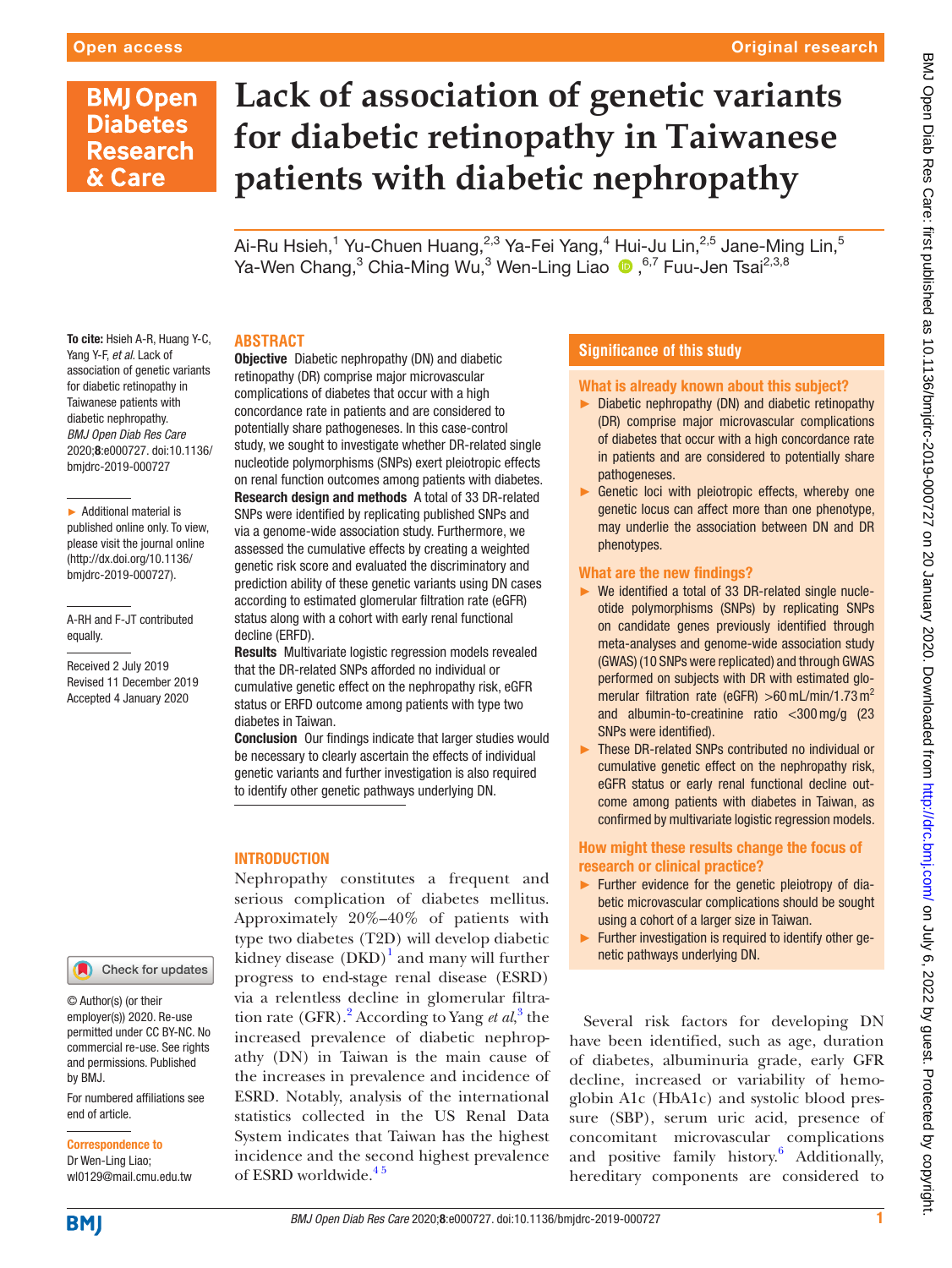#### Genetics/Genomes/Proteomics/Metabolomics

constitute a significant risk factor for DN.<sup>7</sup> Numerous genes, such as *TCF7L2*, *ACE* and *SHROOM3* were identified to be associated with DN through a candidate gene approach, genome-wide association study  $(GWAS)^{89}$  or meta-analysis.<sup>10 11</sup> However, the genetic mechanism of DN remains unclear. Furthermore, research suggests that the presence of diabetic retinopathy (DR) may be considered as a vital clinical biomarker for the diagnosis of DKD among patients with diabetes and microalbuminuria  $(MAU)$ .<sup>[12 13](#page-8-4)</sup> DN and DR comprise two major microvascular complications of diabetes and occur with a high concordance rate in patients with diabetes. Studies have suggested that these two diabetic complications might share common pathogeneses, such as glucose metabolism, angiogenesis, inflammation and oxidative stress.<sup>14</sup> Therefore, genetic loci with pleiotropic effects, whereby one genetic locus can affect more than one phenotype, may underlie the association between DR and DKD phenotypes.<sup>15</sup> However, to date only a few genetic polymorphisms have been reported to be associated with these two complications, including interleukin  $(IL)-10^{16}$ and SLC2A1.<sup>[17](#page-8-8)</sup>

The aim of this study is to investigate whether DR-related single nucleotide polymorphisms (SNPs) exert a pleiotropic effect on renal function outcomes among patients with diabetes. The DR-related SNPs were identified by replicating published SNPs and via GWAS among patients with T2D in Taiwan. Furthermore, we assessed their cumulative effects by creating a weighted genetic risk score (wGRS) and evaluated the discriminatory and predictive ability of these genetic variants using DN cases according to estimated GFR (eGFR) status along with a cohort with early renal functional decline (ERFD) in the Taiwanese population.

#### Materials and methods

The present study was broadly divided into three stages: stage I, DR-related genetic marker selection, selection of genetic markers related to DR via the GWAS method and replication of reported SNPs among 206 DR cases and 206 non-DR controls; stage II, verification of DR-related SNPs by using DN cases, investigation of the effect of DR-related genes in diabetes by using 567 DN cases (eGFR <60 $mL/min/1.73m^2$ ) and 909 non-DN controls (eGFR  $>90$  mL/min/1.73 m<sup>2</sup>) and stage III: verification of DR-related SNPs on diabetic cohort, verification of DR-related SNPs by using 417 subjects with ERFD (eGFR decline >3.3mL/year) and 417 subjects without ERFD. No overlap was allowed for the subjects among the three stages. Detailed information for study population selection for each stage is described in the 'Study population' section. An overall flow chart is shown in [figure](#page-1-0) 1.

#### Study population

Subjects with T2D have been enrolled at the China Medical University Hospital since 2010, and were recruited from the Taiwan Biobank. Detailed information



<span id="page-1-0"></span>**Figure 1** Flow chart for three stages of study design. DN, diabetic nephropathy; DR, diabetic retinopathy; ERFD, early renal functional decline; SNP, single nucleotide polymorphism.

about the number of subjects from different sources at each stage is provided in [online supplementary table S1.](https://dx.doi.org/10.1136/bmjdrc-2019-000727) Informed consent was obtained from all participants. The study was conducted in accordance with the Declaration of Helsinki.

#### DR cases for genetic marker selection

Among these subjects, 1947 subjects without retinopathy (non-DR group) and 245 subjects with retinopathy (DR group) exhibited eGFR  $>60 \text{ mL/min} / 1.73 \text{ m}^2$  and albumin-to-creatinine ratio  $(ACR)$  <300 mg/g. The clinical information was collected via questionnaires, while the retinopathy status was self-reported. After pairwise matching according to HbA1c and disease duration, 206 DR and 206 non-DR cases were used for the selection of DR-related SNPs. The flow chart for patient selection is shown in [online supplementary figure S1\(a\)](https://dx.doi.org/10.1136/bmjdrc-2019-000727).

#### DN cases for replication

We used a cross-sectional study design to investigate the effect of DR-related genes on DN. After excluding 412 subjects with DR for marker selection, a total of 1476 subjects with T2D, including 567 subjects with eGFR <60 mL/min/1.73 m<sup>2</sup> and 909 subjects with eGFR  $>90$  mL/min/1.73 m<sup>2</sup>, were selected from our database. None of these subjects exhibited DR.

#### Cohort cases with rapid renal function decline for replication

We used a nested case-control study design to investigate the effect of DR-related genes on ERFD. A total of 950 subjects with T2D had available follow-up information from our database. After 1:1 matching according to gender, disease duration, HbA1c and eGFR, two groups of 417 subjects each were identified who exhibited or did not exhibit ERFD during the follow-up period  $(1.24\pm1.10$  and  $2.86\pm2.16$  years of follow-up for ERFD and non-ERFD groups, respectively). ERFD was defined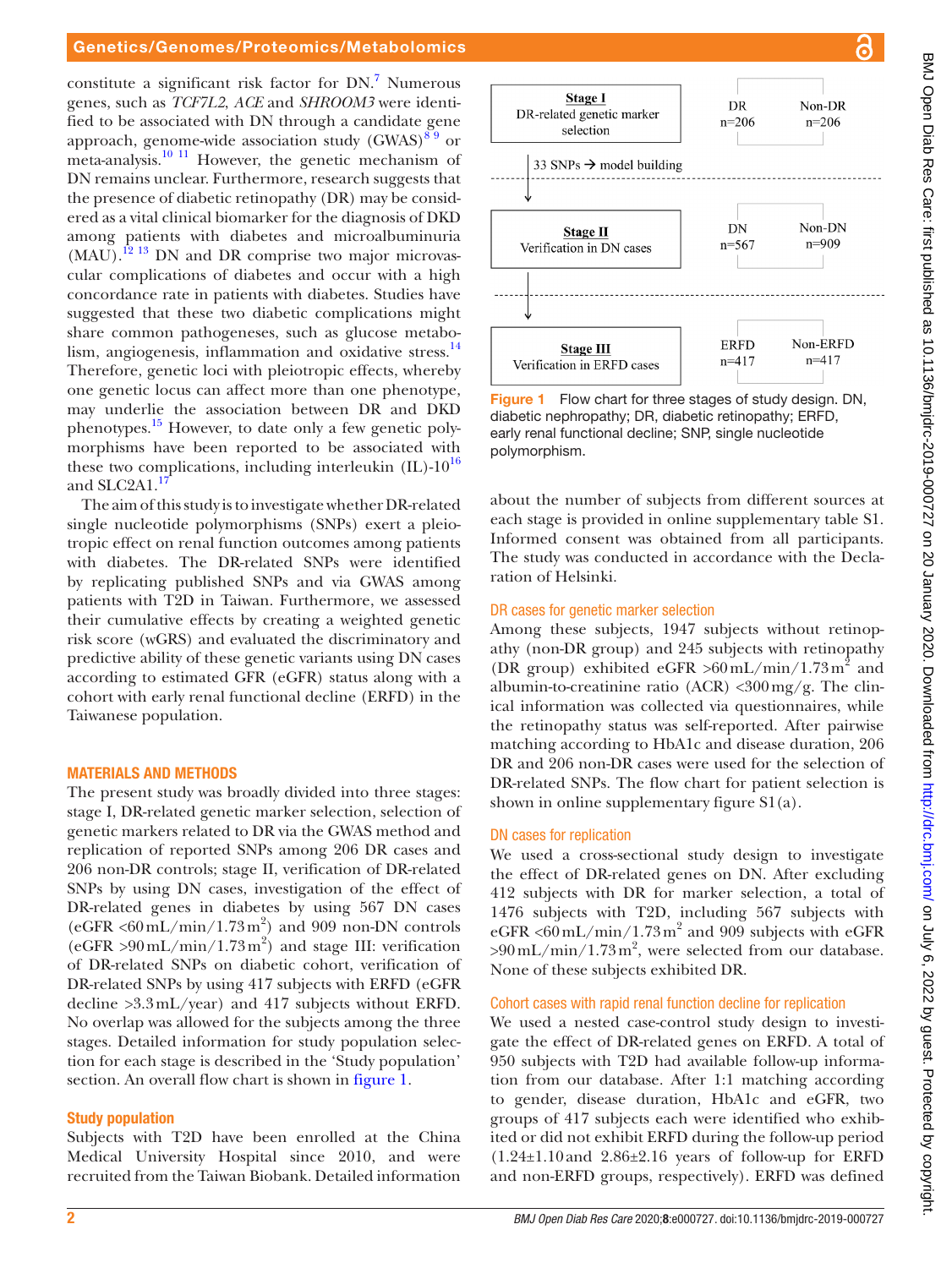as >3.3 mL/min/1.73 m<sup>2</sup> decline in eGFR per year.<sup>[18](#page-8-9)</sup> The Modified Diet in Renal Disease equation<sup>[19](#page-8-10)</sup> was used to estimate eGFR. The flow chart for patient selection is shown in [online supplementary figure S1\(b\)](https://dx.doi.org/10.1136/bmjdrc-2019-000727).

## Data collection

Data regarding age, gender, age at T2D diagnosis and ocular history were collected from questionnaires. For each patient, SBP, diastolic blood pressure (DBP) and body mass index (BMI) were determined, and blood samples were collected by venipuncture for genomic DNA isolation and serological tests, including fasting glucose and HbA1c, at the time of enrollment in the study.

## Genotyping, imputation, quality control and population substructure

Genomic DNA extracted from peripheral blood leukocytes with the Genomic DNA kit (Qiagen, California, USA) was genotyped using various platforms including Illumina HumanHap550-Duo BeadChips, Affymetrix Axiom genome-wide CHB array, and Affymetrix Axiom genome-wide TWB array, according to standard quality control procedures. Detailed information of the array used at each stage is provided in [online supplementary](https://dx.doi.org/10.1136/bmjdrc-2019-000727) [table S1.](https://dx.doi.org/10.1136/bmjdrc-2019-000727) Because the GWAS results were obtained using different genotyping platforms, genotype imputations were done separately in the three platforms and were performed according to a three-step genotype imputation approach. First, we used  $SHAPEIT<sup>20</sup>$  to prephase the study genotypes into full haplotypes. Second, we performed imputation using IMPUTE2 [\(http://](http://mathgen.stats.ox.ac.uk/impute/impute_v2.html) [mathgen.stats.ox.ac.uk/impute/impute\\_v2.html](http://mathgen.stats.ox.ac.uk/impute/impute_v2.html)) and the phase I 1000 Genomes Project reference panel (June 2011 interim release) consisting of 1094 phased individuals from multiple ancestry groups (The 1000 Genomes Project Consortium, 2010). Third, we used GTOOL software [\(http://www.well.ox.ac.uk/~cfreeman/software/](http://www.well.ox.ac.uk/~cfreeman/software/gwas/gtool.html) [gwas/gtool.html](http://www.well.ox.ac.uk/~cfreeman/software/gwas/gtool.html)) to homogenize strand annotation by merging the imputed results obtained from each set of genotyped data.

Genotype and imputed genotype data were quality controlled (QC), and SNPs were excluded from further analysis if (1) only one allele appeared in cases and controls; (2) the total call rate was <95% for both cases and controls;  $(3)$  the minor allele frequency was  $\langle 0.05 \rangle$ in the controls (the Han Chinese population); (4) they significantly departed from Hardy-Weinberg equilibrium proportions  $(p<0.05)$ ; (5) they had low imputation quality (info $< 0.4$ )<sup>21</sup> and (6) excessive identity by descent (π>0.1875), which represented first-degree or seconddegree relatives.

Population substructure was evaluated in the merged dataset using genotyped SNPs that passed QC with reference populations from the 1000 Genomes Project and based on our own samples by multidimensional scaling (MDS) analysis,  $22-24$  using the PLINK module. The MDS method detects meaningful underlying dimensions that



<span id="page-2-0"></span>Figure 2 Flow chart for selection of genetic markers. DR, diabetic retinopathy; GWAS, genome-wide association study; SNP, single nucleotide polymorphism.

explain observed genetic distance. During the MDS of matrices, the graphs of mutual arrangement of studied populations in the two-dimensional space were obtained (see online supplementary figure  $S_2$  (a)(b)). Also, population outliers were evaluated by visual examination of MDS plots. And the components were evaluated based on the scree plot (see [online supplementary figure S2](https://dx.doi.org/10.1136/bmjdrc-2019-000727) [\(c\)](https://dx.doi.org/10.1136/bmjdrc-2019-000727)). The first 10 MDS components which calculated based on our own samples were included as covariates in association test models to minimize spurious associations and maximize the detection power to identify genuine associations.

#### Genetic marker selection

The genetic markers related to DR status were selected using two methods: GWAS and a candidate gene approach to replicate reported SNPs. Detailed information is described in the following sections "Genome-wide association study" and "Replication", and the flow chart for genetic marker selection is presented in [figure](#page-2-0) 2.

#### Genome-wide association study

To obtain a robust prioritization of SNPs for use in predictive models, we used the bootstrapping method $^{25}$ in GWAS. We resampled the data 1000 times, producing a SNP ranking for each bootstrap sampling based on p values from an additive model adjusting for the first 10 MDS components using PLINK  $1.9<sup>22</sup>$  Each bootstrap sample was generated by randomly selecting 80% of the individuals with replacement. For each bootstrap sample, the top 300 SNPs and those consistently present in 20% of bootstrapping results were identified. A total of 26 SNPs identified by GWAS were enrolled into model building. The Manhattan plot (see [online supplementary figure](https://dx.doi.org/10.1136/bmjdrc-2019-000727) [S3](https://dx.doi.org/10.1136/bmjdrc-2019-000727)) and quantile-quantile plot (see [online supplemen](https://dx.doi.org/10.1136/bmjdrc-2019-000727)[tary figure S4\)](https://dx.doi.org/10.1136/bmjdrc-2019-000727) based on 206 DR cases and 206 non-DR controls are presented as [online supplementary materials.](https://dx.doi.org/10.1136/bmjdrc-2019-000727)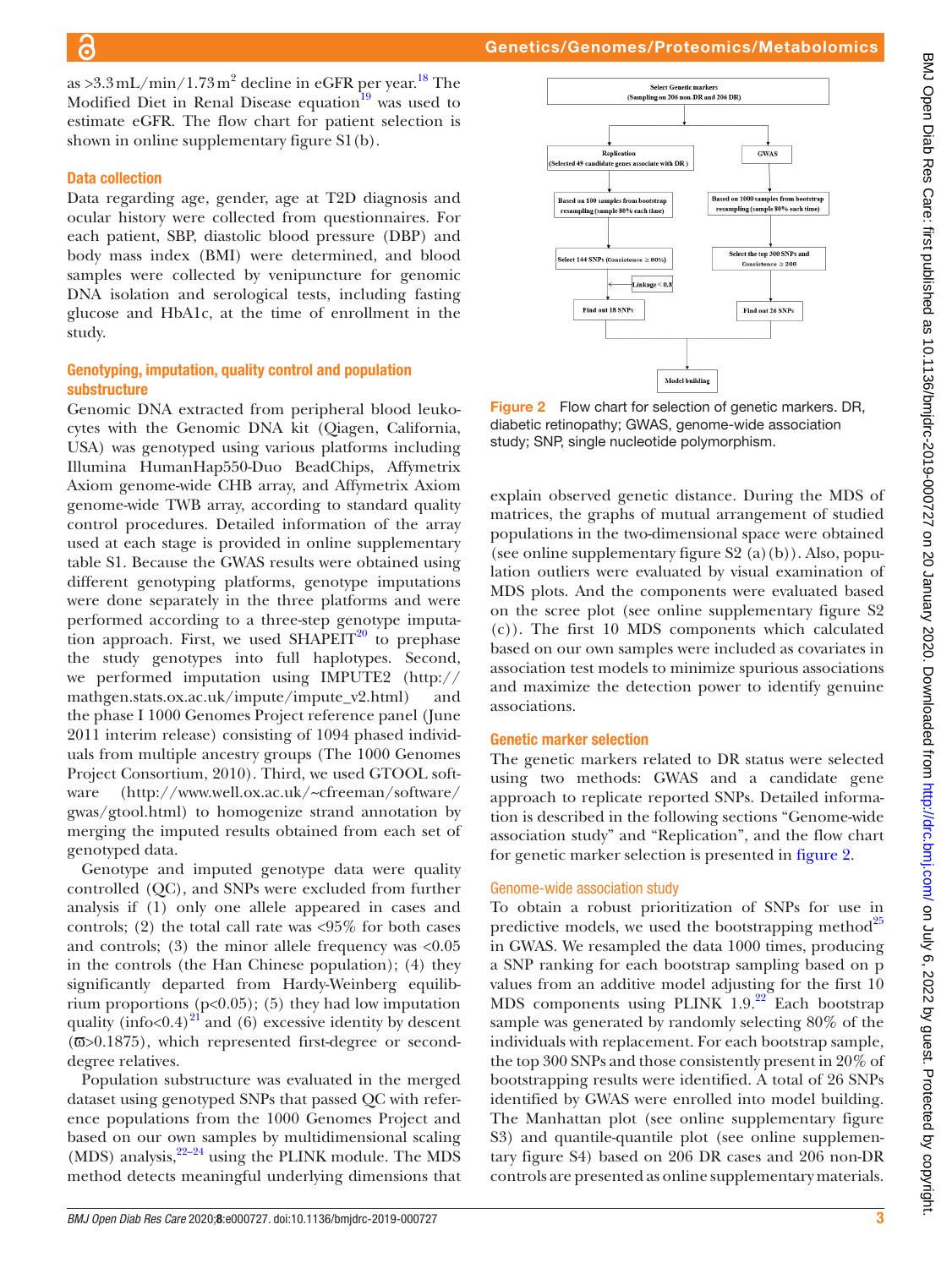There was no indication of inflation of test statistics, with the lambda GC value being equal to 1.00713.

#### **Replication**

A total of 49 genetic loci (see [online supplementary](https://dx.doi.org/10.1136/bmjdrc-2019-000727) [table S2](https://dx.doi.org/10.1136/bmjdrc-2019-000727)) that were reported from published papers were replicated in the 206 DR cases and 206 non-DR controls mentioned in the 'DR cases for genetic marker selection' section. For the un-typed SNPs, imputation was performed, and the genotype data were quality controlled as described above. A 100 bootstrapping subsampling method was also applied. The significant SNPs (p values <0.05 under the additive inherited genetic model) were ranked in each bootstrapping subsampling and 144 SNPs located on 11 loci consistently present in >80% of bootstrapping results were selected. After removing highly correlated SNPs (D′>0.8), 18 SNPs were enrolled into model building.

#### DR-related GRS calculation and prediction model building

The wGRS in the prediction model was calculated among the DR cases. Among 44 SNPs (26 SNPs from GWAS and 18 from replication), 33 SNPs (23 SNPs from GWAS and 10 from replication) remained significant in the logistic regression model (with backward selection) after adjusting for low-density lipoprotein (LDL) and *ACR*. The genotype information for 33 SNP is shown in [online supplementary](https://dx.doi.org/10.1136/bmjdrc-2019-000727) [table S3](https://dx.doi.org/10.1136/bmjdrc-2019-000727). These 33 SNPs were used to calculate the wGRS. Detailed description of the wGRS calculation has been reported previously<sup>26, 27</sup>; the formula is as follows: wGRS  $=33/77.189\times((rs767763\times2.025)+(rs16958803\times1.992)+(r$ s4129423×2.036)+(rs1559438×1.287)+(rs62324351×1.92  $6)+(rs3791242\times2.587)+(rs77625440\times2.289)+(rs5617030$  $5\times1.769$  + (rs10055994×5.019) + (rs28610956×1.457) + (rs1 2076129×2.795)+(rs4665299×1.950)+(rs6433562×2.253) +(rs12991409×2.191)+(rs11889778×2.160)+(rs75759133  $\times1.362$ )+(rs7374667 $\times1.665$ )+(rs34766496  $\times2.453$ )+(rs20 0796238×1.809)+(rs62328468×2.080)+(rs6841985×1.966 )+(rs6554985×3.221)+(rs35019626×1.931)+(rs60421526  $\times$ 3.803)+(rs73357792 $\times$ 2.014)+(rs12680033 $\times$ 2.463)+(rs11  $318592\times1.110$  + (rs4618795 $\times1.990$ ) + (rs7940618 $\times1.870$ ) +  $(rs1263663×3.007)+(rs75631519×4.166)+(rs1894151×5.$ 049)+(rs6065597×1.494)). Furthermore, the DR-related wGRS was calculated for each individual among the DN cases and the ERFD cohort. For investigating the cumulative effect of DR-related wGRS on DN complications, subjects were divided into three groups according to the distribution of wGRS in DN cases and ERFD cohort.

#### Statistical analysis

Continuous data are presented as means with SD, and categorical data are presented as proportions. We used t-test to compare mean values of continuous variables, and  $\chi^2$  test to compare the frequencies of categorical variables between two groups. We estimated ORs and 95% CIs of variables by using logistic regression to examine the independent association between GRS and the DN or ERFD end point. We used three steps to select independent

variables that result in a 'best' model. First, we conducted a univariate analysis of each variable. Second, we selected variables with  $p<0.05$  as a candidate in the multivariate model. Third, we constructed a multivariate model with the candidate variables by using the backward selection method. Receiver operating characteristic (ROC) curves were generated to quantify the predictive accuracy of the models, and the area under the curve (AUC) was used to assess the discriminatory ability of the models. *The statistical significance of the difference* between the AUC values was determined using  $Z$  statistics.<sup>28</sup> All statistical analyses were performed using SPSS software V.21.0 for Windows (IBM, Armonk, New York, USA) or R V.3.4.4 (R Core Team, 2018). Additionally, to minimize the mean of paired distance on matching variables for each case and control pair, we performed 'pairmatch' in R, which retained most of the cases in our database and matched controls.[29](#page-8-17)

#### **RESULTS**

#### DR-related genetic marker selection

We identified a total of 18 DR-related SNPs by replicating published SNPs and 26 through GWAS by using the matched 206 DR cases and 206 non-DR controls. The demographic information of subjects with DR is shown in [online supplementary table S4](https://dx.doi.org/10.1136/bmjdrc-2019-000727). Then, we used a logistic regression model with backward selection to select the SNPs for calculating the wGRS after adjusting for LDL and ACR. A total of 33 SNPs presented a p value <0.1and were included in GRS. The genotype information for each SNP is shown in [online supplementary table S3.](https://dx.doi.org/10.1136/bmjdrc-2019-000727) The mean number of risk alleles was 35.87±4.44 (range  $24-47$ ), and the mean wGRS was  $39.05\pm4.30$  (range 27.66–48.63). The distribution of risk alleles and wGRS is shown in [online supplementary figure S5.](https://dx.doi.org/10.1136/bmjdrc-2019-000727)

#### Verification of DR-related SNPs using DN cases

We enrolled a total of 1476 subjects with T2D including 567 with eGFR <60 mL/min/1.73 $m^2$  (as cases) and 909 with  $eGFR > 90$  mL/min/1.73 m<sup>2</sup> (as controls). The maleto-female ratios were 1.01 (457/452) for the control group and  $1.26$  (316/251) for the case group (p=0.041 by Pearson's  $\chi^2$  test). DN cases were significantly older, with long diabetes duration, having higher BMI, SBP and ACR values and lower HbA1c, DBP, high-density lipoprotein (HDL) and LDL compared with those of the controls  $(p=0.016, 0.002, and <0.001$  for BMI, HbA1c and all other parameters, respectively; [table](#page-4-0) 1). The individual effect of 33 DR-SNPs on eGFR status is shown in [online supple](https://dx.doi.org/10.1136/bmjdrc-2019-000727)[mentary table S5.](https://dx.doi.org/10.1136/bmjdrc-2019-000727)

To determine the impact of the cumulative effect of DR-related SNPs on DN, a logistic regression model was used. wGRSs were divided into three groups based on the number of risk alleles. (The distribution of risk alleles and wGRS is shown in [online supplementary figure](https://dx.doi.org/10.1136/bmjdrc-2019-000727)  $S6(a)$ ). All significant covariates in the univariate model and wGRS (forced in) were retained in the model. With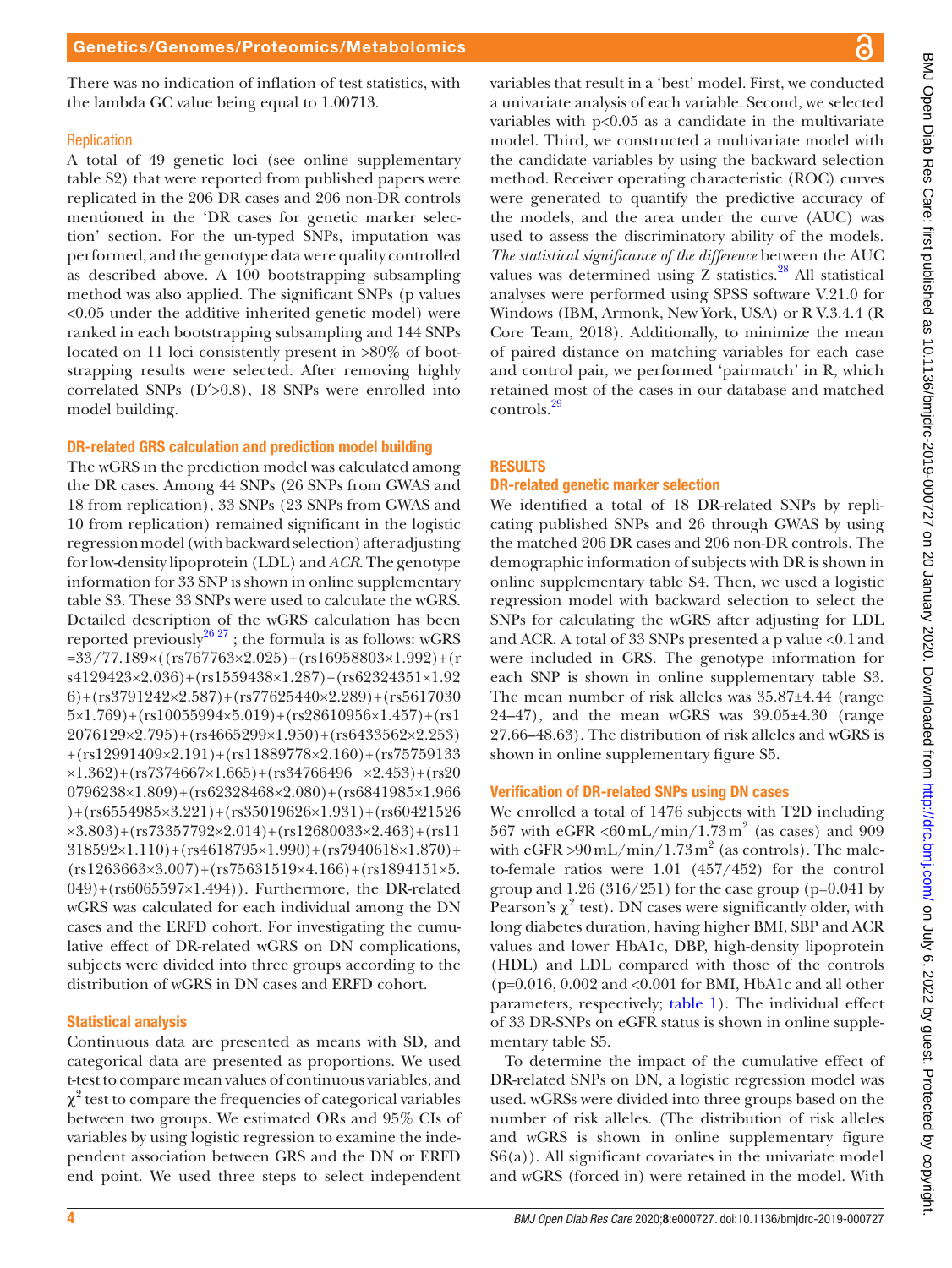<span id="page-4-0"></span>

| Table 1<br>Demographics of patients with diabetes by eGFR |                           |                        |                  |  |
|-----------------------------------------------------------|---------------------------|------------------------|------------------|--|
|                                                           | $eGFR* > 90$<br>$(n=909)$ | eGFR < 60<br>$(n=567)$ | P valuet         |  |
| Gender                                                    |                           |                        |                  |  |
| Male                                                      | 457 (50.3%)               | 316 (55.7%)            |                  |  |
| Female                                                    | 452 (49.7%)               | 251 (44.3%)            | $0.041 \pm$      |  |
| Age (years)                                               | 54.62 (10.22)             | 69.31 (10.47)          | $< 0.001$ §      |  |
| DM duration (years)                                       | 5.90(5.69)                | 10.02 (8.80)           | $< 0.001$ §      |  |
| BMI ( $\text{kg/m}^2$ )                                   | 25.48 (4.32)              | 26.06 (3.99)           | $0.016 \pm$      |  |
| HbA1c (%)                                                 | 7.71(1.54)                | 7.45(1.52)             | $0.002 \ddagger$ |  |
| SBP (mm Hg)                                               | 127.61 (16.55)            | 135.68 (18.66)         | $< 0.001$ §      |  |
| DBP (mm Hg)                                               | 77.62 (11.05)             | 75.45 (12.34)          | $0.001 \pm$      |  |
| HDL (mg/dL)                                               | 49.58 (13.46)             | 46.64 (13.71)          | $< 0.001$ §      |  |
| $LDL$ (mg/dL)                                             | 114.35 (34.48)            | 106.80 (37.10)         | $< 0.001$ §      |  |
| eGFR (mL/min/1.73 $m2$ )                                  | 115.17 (24.56)            | 40.26 (15.08)          | $0.001 \pm$      |  |
| Urine creatinine (mg/dL)                                  | 129.45 (220.83)           | 110.50 (64.27)         | 0.063            |  |
| ACR (mg/g)                                                | 67.70 (307.72)            | 578.03 (1619.15)       | $< 0.001$ §      |  |

Values are presented as N (%) or mean±SD.

\*The Modified Diet in Renal Disease equation was used to estimate eGFR.

 $\dagger$ P value for  $\chi^2$  test or two-sample independent t-test.

‡Represents a p value <0.05.

§Represents a p value <0.001.

ACR, albumin-to-creatinine ratio; BMI, body mass index; DBP, diastolic blood pressure; DM, diabetes mellitus; eGFR, estimated glomerular filtration rate; HbA1c, hemoglobin A1c; HDL, high-density lipoprotein; LDL, low-density lipoprotein; SBP, systolic blood pressure.

a backward selection, age, BMI, HDL, LDL, ACR and wGRS were selected into the final model. Compared with individuals in the lowest range of wGRS, the ORs with 95% CIs for those in the middle and high range were 1.65 (1.01 to 2.72) and 1.20 (0.72 to 2.01), respectively. These results suggest that the 33 DR-related SNPs exert no cumulative effect on the eGFR status among patients with T2D [\(table](#page-4-1) 2). To assess the discriminatory ability of

the models, the AUC was calculated as 0.88 (95% CI 0.85 to 0.91). However, no significant increase in the AUC value was observed after adding genetic factors (wGRS) [\(Figure](#page-5-0) 3A).

#### Verification of DR-related SNPs using ERFD cases

A total of 950 subjects with T2D had follow-up information. After 1:1 matching based on gender,

<span id="page-4-1"></span>Table 2 The cumulative effect of DR-related SNPs on patients with diabetes with different eGFR status in the multivariate logistic regression model

|                         | $eGFR* > 90$<br>N(%) | eGFR < 60<br>N(%) | <b>OR</b> | 95% CI         | P value     |
|-------------------------|----------------------|-------------------|-----------|----------------|-------------|
| Age (years)             |                      |                   | 1.18      | 1.15 to 1.21   | $< 0.001$ † |
| BMI ( $\text{kg/m}^2$ ) |                      |                   | 1.10      | 1.04 to 1.16   | $0.001\pm$  |
| $HDL$ (mg/dL)           |                      |                   | 0.98      | 0.97 to 1.00   | 0.050       |
| $LDL$ (mg/dL)           |                      |                   | 1.00      | 0.99 to 1.00   | 0.135       |
| $ACR$ (mg/g)            |                      |                   | 1.001     | 1.001 to 1.002 | $< 0.001$ † |
| Genetic risk score      |                      |                   |           |                |             |
| $Q1$ (<37.74)           | 251(34.5)            | 147(31.3)         | Ref.      | Ref.           | Ref.        |
| Q2 (37.74 to 40.42)     | 226(31.1)            | 174 (37.1)        | 1.65      | 1.01 to 2.72   | $0.048 \pm$ |
| $Q3$ ( $>40.42$ )       | 250(34.4)            | 148 (31.6)        | 1.20      | 0.72 to 2.01   | 0.483       |
|                         |                      |                   |           |                |             |

The genetic risk score was calculated based on 33 SNPs listed in [online supplementary table S2](https://dx.doi.org/10.1136/bmjdrc-2019-000727).

\*The Modified Diet in Renal Disease equation was used to estimate eGFR.

†Represents a p value <0.001.

‡Represents a p value <0.05.

ACR, albumin-to-creatinine ratio; BMI, body mass index; DR, diabetic retinopathy; eGFR, estimated glomerular filtration rate; HDL, highdensity lipoprotein; LDL, low-density lipoprotein; Q, quantile; Ref, reference; SNP, single nucleotide polymorphisms.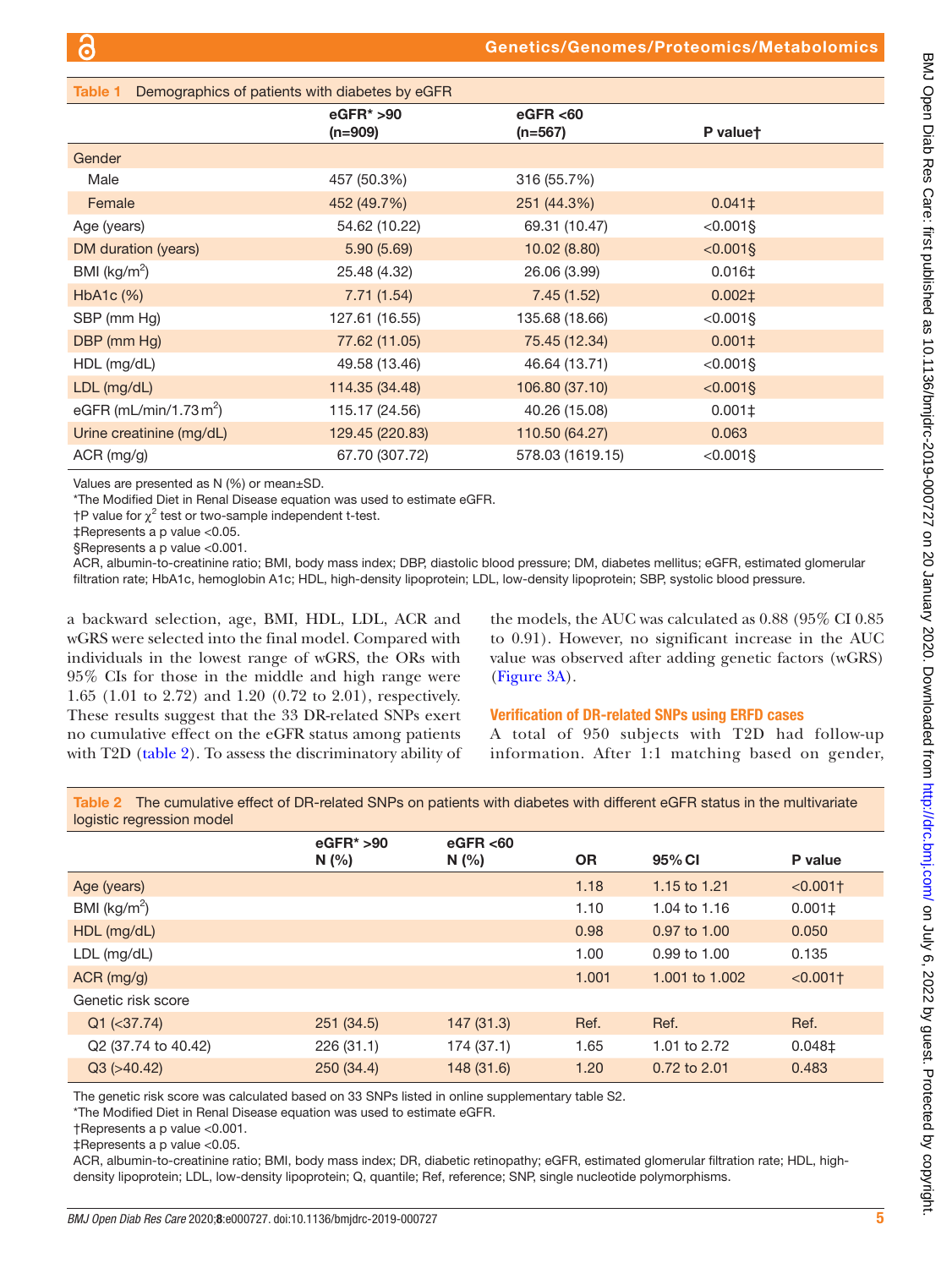

<span id="page-5-0"></span>Figure 3 Receiver operating characteristic (ROC) curve and area under the curve (AUC) in the patients with diabetes. ROC curves and AUC of the models built for estimated glomerular filtration rate status (A) and early renal functional decline outcome (B) (AUC=0.879and 0.701, respectively). The diagonal line indicates zero predictive value of the model. GRS, genetic risk score.

disease duration, HbA1c and eGFR at baseline, 417 exhibited and 417 did not exhibit ERFD during the follow-up period  $(1.24\pm1.10)$  and  $2.86\pm2.16$  years of follow-up for ERFD and non-ERFD groups, respectively). However, on matching according to disease duration, the subjects in the ERFD group were older than those in the non-ERFD group (mean (SD) age of 57.99 (9.99) vs 56.15 (10.58), respectively). Moreover, SBP and DBP were significantly higher, and LDL was lower in the ERFD group when compared with those in the non-ERFD group  $(p<0.001$  for all parameters; [table](#page-5-1) 3). The individual effect of 33 DR-SNPs on ERFD status is shown in [online supple](https://dx.doi.org/10.1136/bmjdrc-2019-000727)[mentary table S6](https://dx.doi.org/10.1136/bmjdrc-2019-000727).

<span id="page-5-1"></span>

| Demographics of patients with diabetes by ERFD* status<br>Table 3 |                  |                     |                  |  |  |
|-------------------------------------------------------------------|------------------|---------------------|------------------|--|--|
|                                                                   | Non-ERFD (n=417) | <b>ERFD (n=417)</b> | P valuet         |  |  |
| Gender                                                            |                  |                     |                  |  |  |
| Male                                                              | 258 (61.9%)      | 257 (61.6%)         |                  |  |  |
| Female                                                            | 159 (38.1%)      | 160 (38.4%)         | 0.943            |  |  |
| Age (years)                                                       | 56.15 (10.58)    | 57.99 (9.99)        | $0.010 \ddagger$ |  |  |
| DM duration (years)                                               | 8.32(7.23)       | 8.97(6.39)          | 0.225            |  |  |
| Follow-up duration (years)                                        | 2.86(2.16)       | 1.24(1.10)          | $< 0.001$ §      |  |  |
| BMI ( $\text{kg/m}^2$ )                                           | 26.04 (3.67)     | 26.22 (3.86)        | 0.501            |  |  |
| HbA1c (%)                                                         | 7.32 (1.53)      | 7.48(1.31)          | 0.110            |  |  |
| SBP (mm Hg)                                                       | 129.58 (19.56)   | 135.39 (18.33)      | $< 0.001$ §      |  |  |
| DBP (mm Hg)                                                       | 79.08 (13.00)    | 82.91 (11.60)       | $< 0.001$ §      |  |  |
| HDL (mg/dL)                                                       | 49.88 (12.86)    | 48.09 (13.93)       | 0.054            |  |  |
| LDL (mg/dL)                                                       | 115.63 (34.70)   | 105.16 (32.72)      | $< 0.001$ §      |  |  |
| eGFR (mL/min/1.73 $m2$ )                                          | 88.70 (28.09)    | 90.52 (28.20)       | 0.352            |  |  |
| Urine creatinine (mg/dL)                                          | 141.68 (91.63)   | 120.52 (72.73)      | $0.001 \pm$      |  |  |
| $ACR$ (mg/g)                                                      | 96.12 (353.09)   | 157.47 (472.41)     | $0.046*$         |  |  |

Values are presented as N (%) or mean±SD.

\*Early renal function decline was defined as >3.3 mL/min/1.73 m<sup>2</sup> decline in the eGFR per year.

†P value for  $\chi^2$  test or two independent t-tests.

‡Represents a p value <0.05.

§Represents a p value <0.001.

ACR, albumin-to-creatinine ratio; BMI, body mass index; DBP, diastolic blood pressure; DM, diabetes mellitus; eGFR, estimated glomerular filtration rate; ERFD, early renal functional decline; HbA1c, hemoglobin A1c; HDL, high-density lipoprotein; LDL, low-density lipoprotein; SBP, systolic blood pressure.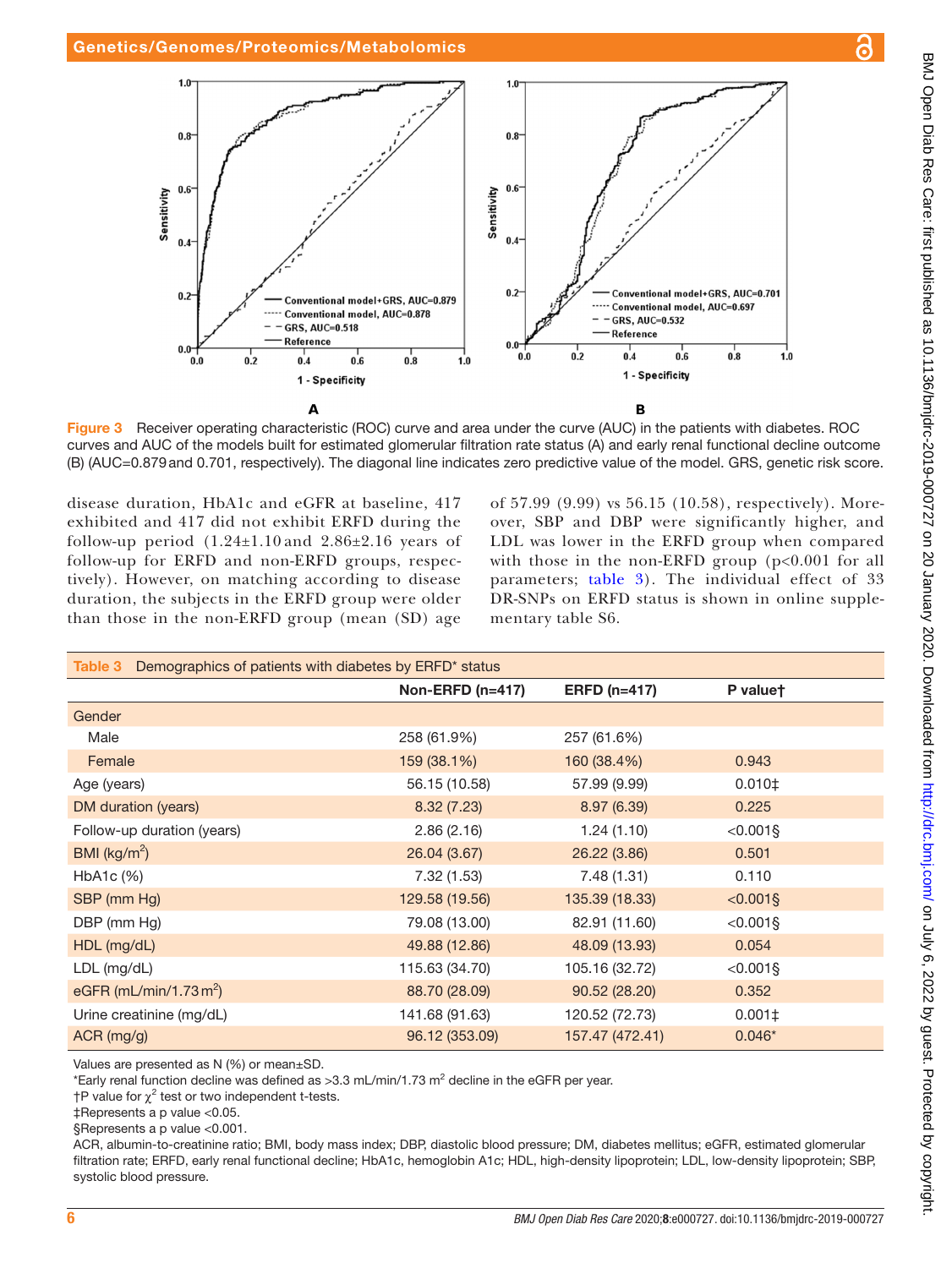<span id="page-6-0"></span>The cumulative effect of DR-related SNPs on diabetic patients with ERFD<sup>\*</sup> outcomes in the multivariate logistic regression model

|                                 | Non-ERFD   | <b>ERFD</b> |           |                  |                        |
|---------------------------------|------------|-------------|-----------|------------------|------------------------|
|                                 | N(%)       | N(%)        | <b>OR</b> | 95% CI           | P value                |
| Follow-up duration (years)      |            |             | 0.59      | $0.51$ to $0.67$ | $< 0.001$ <sup>+</sup> |
| Urine creatinine (mg/dL)        |            |             | 0.998     | 0.996 to 1.000   | 0.074                  |
| Genetic risk score              |            |             |           |                  |                        |
| $Q1$ (<37.58)                   | 111 (32.6) | 117 (34.0)  | Ref.      | Ref.             | Ref.                   |
| Q <sub>2</sub> (37.58 to 40.23) | 105(30.8)  | 124 (36.0)  | 1.16      | 0.76 to 1.77     | 0.502                  |
| $Q3$ ( $>40.23$ )               | 125 (36.7) | 103 (29.9)  | 0.89      | 0.58 to 1.37     | 0.597                  |

Values are presented as N (%) or mean±SD.

The genetic risk score was calculated based on 33 SNPs listed in [online supplementary table S2](https://dx.doi.org/10.1136/bmjdrc-2019-000727).

\*Early renal function decline was defined as >3.3 mL/min/1.73 m<sup>2</sup> decline in the eGFR per year.

†Represents a p value <0.001.

DR, diabetic retinopathy; eGFR, estimated glomerular filtration rate; ERFD, early renal functional decline; Q, quantile; Ref, reference; SNP, single nucleotide polymorphisms.

To determine the impact of the cumulative effect of DR-related SNPs on ERFD, a logistic regression model was used. wGRSs were divided into three groups based on the number of risk alleles among subjects. (The distribution of risk alleles and wGRS is shown in [online](https://dx.doi.org/10.1136/bmjdrc-2019-000727) [supplementary figure S6\(b\).](https://dx.doi.org/10.1136/bmjdrc-2019-000727)) All significant covariates in the univariate model and GRS (force in) were included in the model. With backward selection, follow-up time, urine creatinine and wGRS were selected into the final model. Compared with individuals in the lowest range of wGRS, the ORs with 95% CIs for those in the middle and high range were 1.16 (0.76 to 1.77) and 0.89 (0.58 to 1.37), respectively. These results suggested that the 33 DR-related SNPs afforded no cumulative effect on the ERFD risk ([table](#page-6-0) 4). The AUC value for the discriminatory ability of the models was 0.70 (95% CI 0.6 to 0.75). Additionally, no significant increase in the AUC value was observed after adding genetic factors (wGRS) [\(figure](#page-5-0) 3B).

#### **DISCUSSION**

Here, we investigated whether DR-related SNPs affect renal function among patients with diabetes. We identified a total of 33 DR-related SNPs by replicating SNPs on candidate genes previously identified through metaanalyses and GWAS (10 SNPs were replicated) and through GWAS performed on our subjects with DR with eGFR >60 mL/min/1.73 m<sup>2</sup> and ACR <300 mg/g (23) SNPs were identified). The DR-related SNPs contributed no individual or cumulative genetic effect on the nephropathy risk, eGFR status or ERFD outcome among patients with diabetes, as confirmed by multivariate logistic regression models.

Current literature suggests that the presence of one pre-existing microvascular complication (retinopathy or nephropathy) may contribute to the development of another.<sup>[30 31](#page-8-18)</sup> Retinal vascular geometry can independently predict the incidence of renal dysfunction and may be a useful tool to identify individuals at high risk for renal

disease early in the course of type one diabetes  $(T1D)$ .<sup>[32](#page-8-19)</sup> El-Asrar *et*  $a^{33}$  $a^{33}$  $a^{33}$  reported that patients with T1D and DR were 13.39 times more likely to develop DKD than those without DR. Moreover, Yang *et al*<sup>12</sup> reported that the urine proteome specific for eye damage could predict chronic renal insufficiency (eGFR,  $60 \text{ mL/min} / 1.73 \text{ m}^2$ ) in a 5.3years prospective cohort for T2D.

However, only a few genetic reports support possible pleiotropy between DN and DR.<sup>16 17 34 35</sup> Hosseini *et al*<sup>[36](#page-8-21)</sup> tested previous suggestive signals for DN for association with severe DR, but none of the loci showed a significant association after multiple testing. In the present study, we identified DR-related SNPs from GWAS and performed replication by using patients with DR and MAU among the Han population in Taiwan. In addition, some of the identified genes, such as guanylate cyclase 1 soluble subunit beta 1, signal transducer and activator of transcription-4 and G protein-coupled receptor 35 were reportedly related to renal perfusion and renin release, [37](#page-8-22) cell proliferation and differentiation<sup>38-40</sup> and vascular endothelial relaxation.<sup>41</sup> These pathophysiological associations may be related to nephropathy or diabetic complications<sup> $42-46$ </sup>; however, none of the genetic variants significantly correlated with DN risk among patients with T2D in previous studies<sup> $47$ </sup> or the present study. This may be owing to limited statistical power or might suggest the lack of genetic pleiotropy effect among these two tested diabetic complications.

We recognize several limitations that may contribute to the lack of significant findings in the present study. First, a limited number of DR-related SNPs were identified, which may be due to the small sample size for the process of genetic marker selection, although a matched case-control study design was used in the present study to control for potential confounding factors. However, the effect sizes obtained from such matching may differ from the effect sizes in the whole sample. Therefore, we performed an analysis in which we replicated 33 identified DR-SNPs in a larger population (234 DR and 2368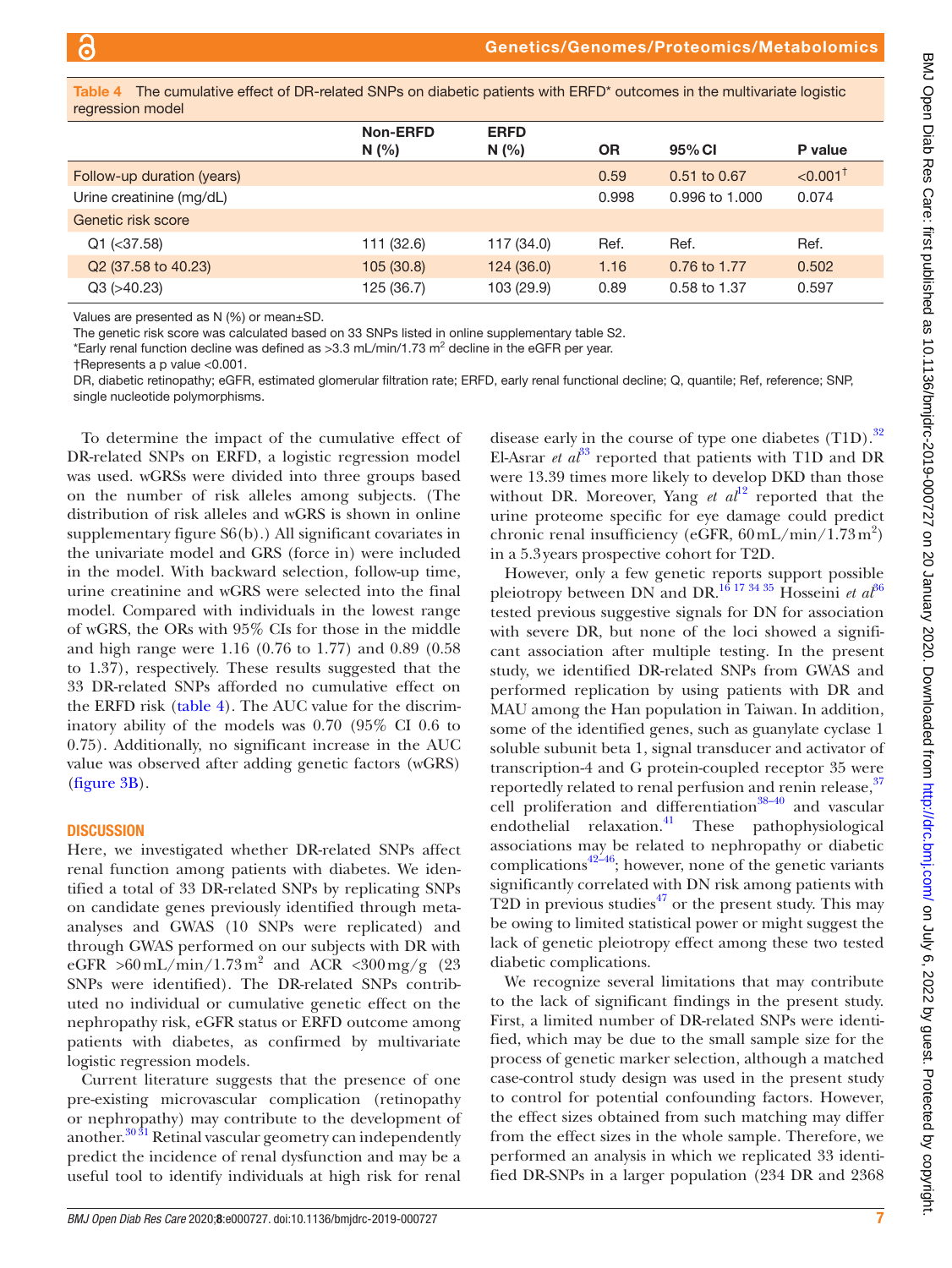### Genetics/Genomes/Proteomics/Metabolomics

non-DR), from which 3 DR-related SNPs (rs6841985 from GWAS; rs1559438 and rs56170305 from replication) remained significantly related to DR status. The wGRS was calculated based on the effect sizes for the three DR-related SNPs obtained from the larger population. However, these three DR-related SNPs still contributed to no individual (see [online supplementary table](https://dx.doi.org/10.1136/bmjdrc-2019-000727) [S7](https://dx.doi.org/10.1136/bmjdrc-2019-000727)) or cumulative genetic effect on the nephropathy risk, eGFR status or ERFD outcome in the multivariate logistic regression models (see [online supplementary table S8−9](https://dx.doi.org/10.1136/bmjdrc-2019-000727)). Second, the validity of association (with DR) at many of these loci is unconfirmed or lacks robust replication. This may be due to differences among studies regarding the phenotype definition, the method used to identify retinopathy, ethnic population or other confounding factors. Although the self-reported DR status was used in the present study, we confirmed high consistency in our limited database between the self-reported DR status and that reported by an ophthalmologist (n=749; accuracy: 612/749=81.7%). Furthermore, a high validity of self-report of laser treatments of DR, as compared with fundus photography grading, was observed in the EDIC study T1D cohort.<sup>[48](#page-8-27)</sup> Third, inadequate statistical power may have contributed to the lack of significant associations between single loci and eGFR status and ERFD outcome. Dichotomized outcomes (for eGFR and ERFD) were used in the present analyses, which may reduce the power as compared with the analysis of the outcomes as quantitative measures. However, when the continuous quantitative eGFR was considered as the outcome, and the continuous quantitative wGRS was used as predictor in the linear regression models (with the sample size increased to 3100), no significant effect of wGRS was observed on eGFR outcome even after controlling for Taiwan Taiwan Taiwan support. manuscript.

other potential confounding factors (see [online supple](https://dx.doi.org/10.1136/bmjdrc-2019-000727)[mentary table S10\)](https://dx.doi.org/10.1136/bmjdrc-2019-000727). Moreover, the logistic regression models based on conventional variables have high discriminatory power with AUC of 0.88 (on eGFR status) and 0.70 (on ERFD risk) in this study, and inclusion of genetic predictor variants (wGRS) did not significantly change the AUCs. Based on these results, there could be either no pleiotropic effect between these two diabetic complications or the effect sizes of DR-related SNPs on eGFR status and ERFD outcomes may be small. Therefore, larger sample sizes are warranted in these two evaluations. The use of modified equations for calculating eGFR based on Asian populations $49$  may also be worth considering in future studies. Lastly, the information of medical use, such as antihypertension or statin therapy, was not collected for the subjects during enrollment. This is potentially relevant to blood pressure and lipids levels and might have confounded the results.

#### **CONCLUSIONS**

In conclusion, we identified no individual or cumulative genetic effect of the DR-related SNPs on nephropathy risk, eGFR status or ERFD outcome among patients with

diabetes in Taiwan using multivariate logistic regression models. Further evidence for the pleiotropy of microvascular complications should be sought using a cohort of a larger size in the near future.

#### Author affiliations

<sup>1</sup>Department of Statistics, Tamkang University, Taipei, Taiwan

<sup>2</sup>School of Chinese Medicine, China Medical University, Taichung, Taiwan <sup>3</sup>Human Genetic Center, Department of Medical Research, China Medical University Hospital, Taichung, Taiwan

4 Kidney Institute and Division of Nephrology, Department of Internal Medicine, China Medical University Hospital, Taichung, Taiwan

5 Department of Ophthalmology, China Medical University Hospital, Taichung, Taiwan <sup>6</sup>Graduate Institute of Integrated Medicine, China Medical University, Taichung,

<sup>7</sup> Center for Personalized Medicine, China Medical University Hospital, Taichung,

8 Department of Health and Nutrition Biotechnology, Asia University, Taichung,

Acknowledgements The authors would like to thank all the subjects who were involved in the study and the people who helped in collecting the blood samples. The authors would like to thank Taiwan Biobank for providing samples or related data Genome Medicine of the National Core Facility Program for Biotechnology, Ministry (all anonymous) for the research. The authors would also like to thank the National Center for of Science and Technology for the technical/bioinformatics

Contributors W-LL contributed to the conception and design of the study, the acquisition and interpretation of data. Y-CH, Y-FY, H-JL and J-ML contributed to the acquisition of data. A-RH, C-MW and Y-WC analyzed the data. F-JT contributed to the reagents, materials and analysis tools. W-LL wrote and W-LL and A-RH revised the manuscript. All the coauthors have read and approved the final version of the

Funding This work was supported in part by research grants from the Biosignature project (grant number BM10701010022) and Biomarker project (grant number AS-BD-108-9), Academia Sinica, Taiwan; from Ministry of Science and Technology of Taiwan (grant number MOST 107-2314-B-039-052-MY2) and from China Medical University (grant number CMU108-MF-83).

Competing interests None declared.

Patient consent for publication Not required.

Ethics approval The study was approved by the China Medical University Hospital Institutional Review Board (CMUH103-REC2-071).

Provenance and peer review Not commissioned; externally peer reviewed.

Data availability statement Data are available on reasonable request. All data relevant to the study are included in the article or uploaded as online supplementary information.

Open access This is an open access article distributed in accordance with the Creative Commons Attribution Non Commercial (CC BY-NC 4.0) license, which permits others to distribute, remix, adapt, build upon this work non-commercially, and license their derivative works on different terms, provided the original work is properly cited, appropriate credit is given, any changes made indicated, and the use is non-commercial. See:<http://creativecommons.org/licenses/by-nc/4.0/>.

#### ORCID iD

Wen-Ling Liao<http://orcid.org/0000-0003-1223-8844>

#### **References**

- <span id="page-7-0"></span>1 American Diabetes Association. 9. microvascular complications and foot care. *[Diabetes Care](http://dx.doi.org/10.2337/dc15-S012)* 2015;38:S58–66.
- <span id="page-7-1"></span>2 Reutens AT. Epidemiology of diabetic kidney disease. *[Med Clin](http://dx.doi.org/10.1016/j.mcna.2012.10.001)  [North Am](http://dx.doi.org/10.1016/j.mcna.2012.10.001)* 2013;97:1–18.
- <span id="page-7-2"></span>3 Yang W-C, Hwang S-J, Taiwan Society of Nephrology. Incidence, prevalence and mortality trends of dialysis end-stage renal disease in Taiwan from 1990 to 2001: the impact of national health insurance. *[Nephrol Dial Transplant](http://dx.doi.org/10.1093/ndt/gfn406)* 2008;23:3977–82.
- <span id="page-7-3"></span>4 System URD. *Annual data report*. In: National Institutes of Diabetes DaKD, editor. Bethesda, MD, 2002.

႕